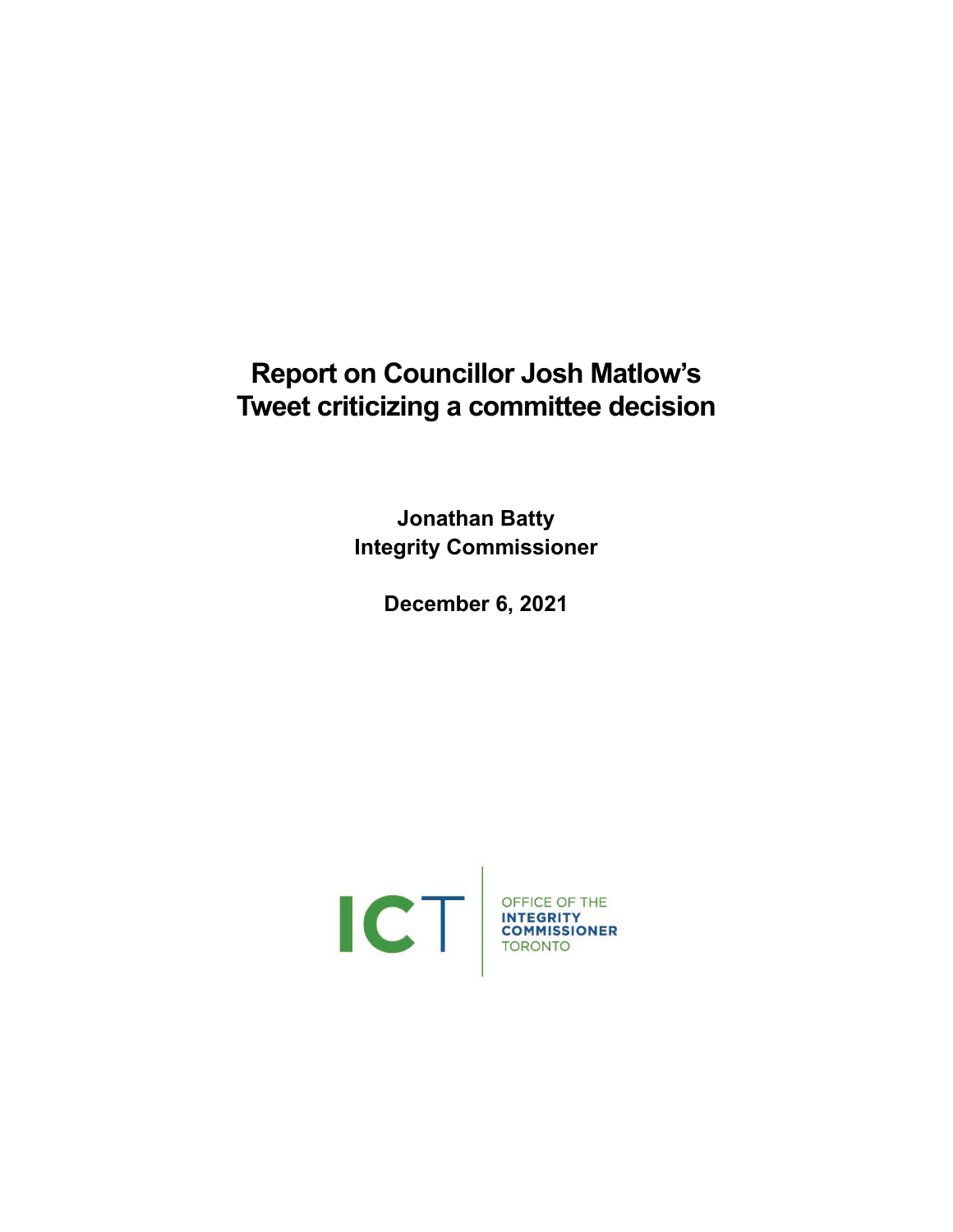

### **Introduction**

1. This report describes my investigation of an allegation that on April 27, 2021 Councillor Josh Matlow breached the *Code of Conduct for Members of Council* (the "Code of Conduct") when he Tweeted the following comment about the outcome of a vote at the Economic and Community Development Committee:

The committee referred the motion off to staff with zero timeline for it coming back. During this pandemic summer, the very time when we don't want people congregating indoors, placing unreasonable restrictions on the use of our parks is cowardly, dangerous, inequitable & wrong.

2. I reviewed the complaint and determined it to be within my jurisdiction and that there were sufficient grounds to investigate the allegation. However, for the reasons set out below, I do not find Councillor Matlow's conduct is prohibited under the rules of the Code of Conduct.

## **The Allegations of Misconduct and Councillor Matlow's Reply**

#### *The Allegations of Misconduct*

3. Deputy Mayor Michael Thompson filed a complaint on May 5, 2021 alleging that Councillor Matlow's Tweet was discreditable conduct for purposes of Article XIV (Discreditable Conduct) of the Code of Conduct and submitted a screenshot of this Tweet. As Deputy Mayor Thompson publicly announced in Committee, as Chair, his intention to pursue this matter after the meeting, I have referred to him by name as the complainant.

#### *Councillor Matlow's Response*

4. Councillor Matlow acknowledged he Tweeted these remarks and said he believed the decision of the committee was "cowardly" and he wished that they had demonstrated courage on an issue that he believed was important for "equity and public health." He said he stood by his remarks, but he also acknowledged he deleted the Tweet a few minutes after he had posted it.

### **Investigation**

#### *Committee Proceedings*

- 5. The Economic and Community Development Committee (the "Committee") met on April 27, 2021 and considered the following motion: Agenda Item EC21.15 - Enjoying a Drink Outdoors: Providing Safe, Responsible and Equitable Options for All Torontonians.
- 6. Councillor Matlow is not a member of the Committee. He sent a communication to the Committee on April 12, 2021 which became the basis for this agenda item. Although Chapter 27 of the Toronto Municipal Code, Council Procedures (the "Council Procedures")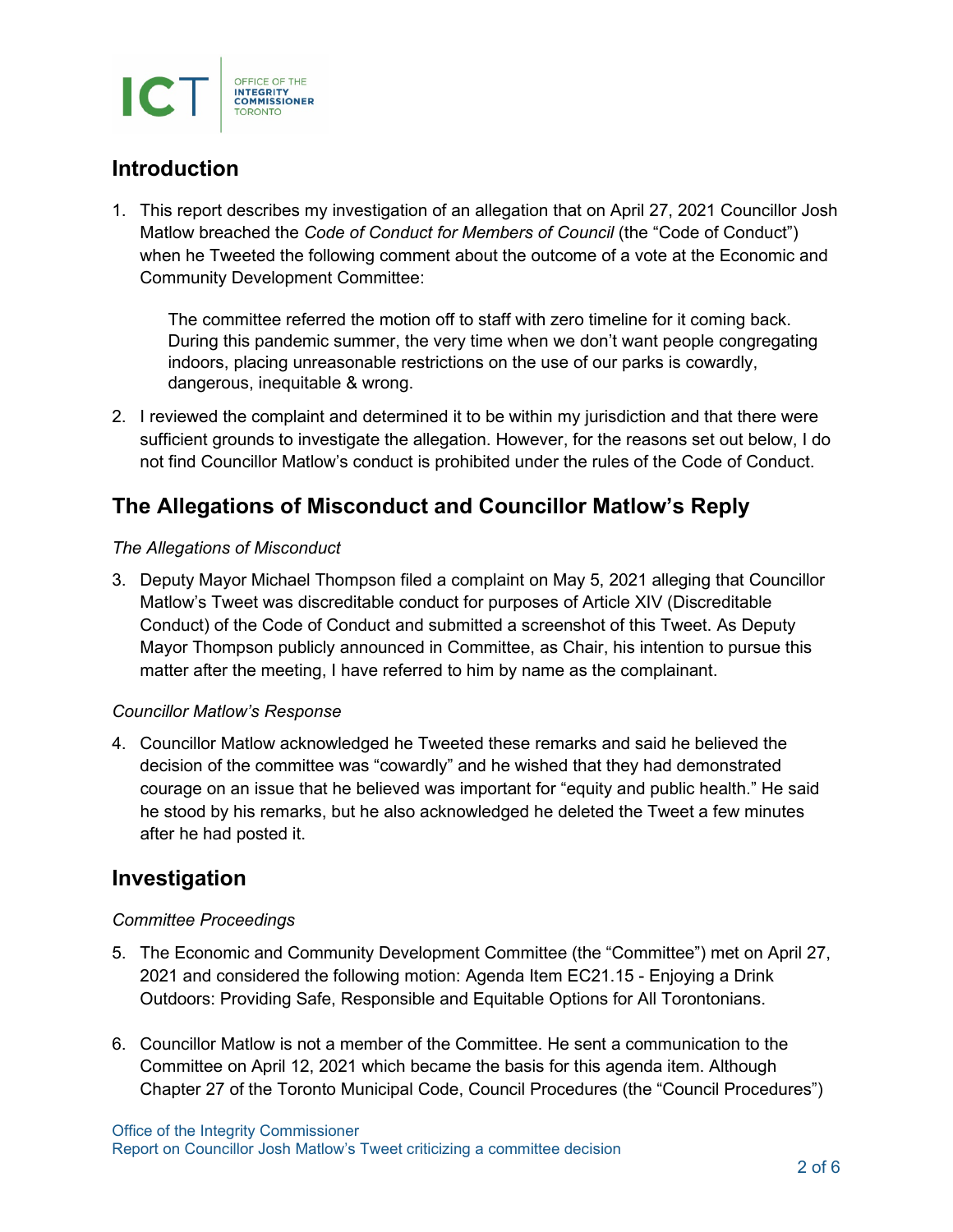

<span id="page-2-1"></span>allows members of Council who are not members of a committee to attend its meetings, ask questions and make statements, they are not allowed to make motions or vote on items at that committee. Members of Council who are not members of a committee, however, are afforded the ability to communicate to a committee to ask them to consider a matter "not on the meeting agenda but within the committee's mandate.<sup>[1](#page-2-0)</sup>" This affords such members a procedural courtesy to put a matter, in the form of an agenda item, before their peers even if they themselves are not permitted to vote on an item. Agenda Item EC21.15 was just such an item.

- 7. The Committee met by public videoconference and, as is standard practice, the meeting was streamed live on the City of Toronto's YouTube channel, where a recording of it can still be viewed. There was a very typical debate on this agenda item. Some members of the public spoke in favour of the proposed measures in their deputations, some spoke against. Councillor Matlow spoke in favour, some councillors spoke against (including councillors who were not members of the Committee). Some voting members did not speak at all in the debate on this item. The tone of the meeting was business-like and cordial. Councillor Matlow, for instance, had decided to participate by joining while he was in a park. Ultimately, however, the Committee did not agree to adopt Councillor Matlow's proposal. Instead, it voted to refer the subject to City staff. Immediately after this vote, the Committee recessed for lunch.
- 8. After the Committee voted, Councillor Matlow Tweeted these remarks. He also Tweeted other comments regarding the meeting that did not employ similar rhetoric as the Tweet that is subject of this complaint. Those Tweets indicated how disappointed he was with the outcome but did not name any members of the Committee.
- 9. Almost immediately, members of the Committee saw all these Tweets and at least one member, as Councillor Matlow advised me, complained to him about the Tweet referring to their decision as "cowardly." Councillor Matlow then deleted that Tweet. Following the lunch recess, Deputy Mayor Thompson, spoke from the chair about this Tweet and advised the other members he would speak with them about pursuing "the appropriate action to take with respect to this matter."
- 10. Although the complaint about Councillor Matlow concerned his reaction to what had transpired at Committee, he posted the Tweet after he left the Committee. As the conduct at issue took place outside Committee, it was within my jurisdiction to investigate upon receipt of a complaint. Had Councillor Matlow used this language in debate, the Chair could have dealt with it according to the Committee's procedures. In that case, I would only have jurisdiction to investigate such remarks if the Committee moved to ask me to do so.

<span id="page-2-0"></span><sup>&</sup>lt;sup>[1](#page-2-1)</sup> Council Procedures § 27-17.5. A (2) Members' options for presenting communications.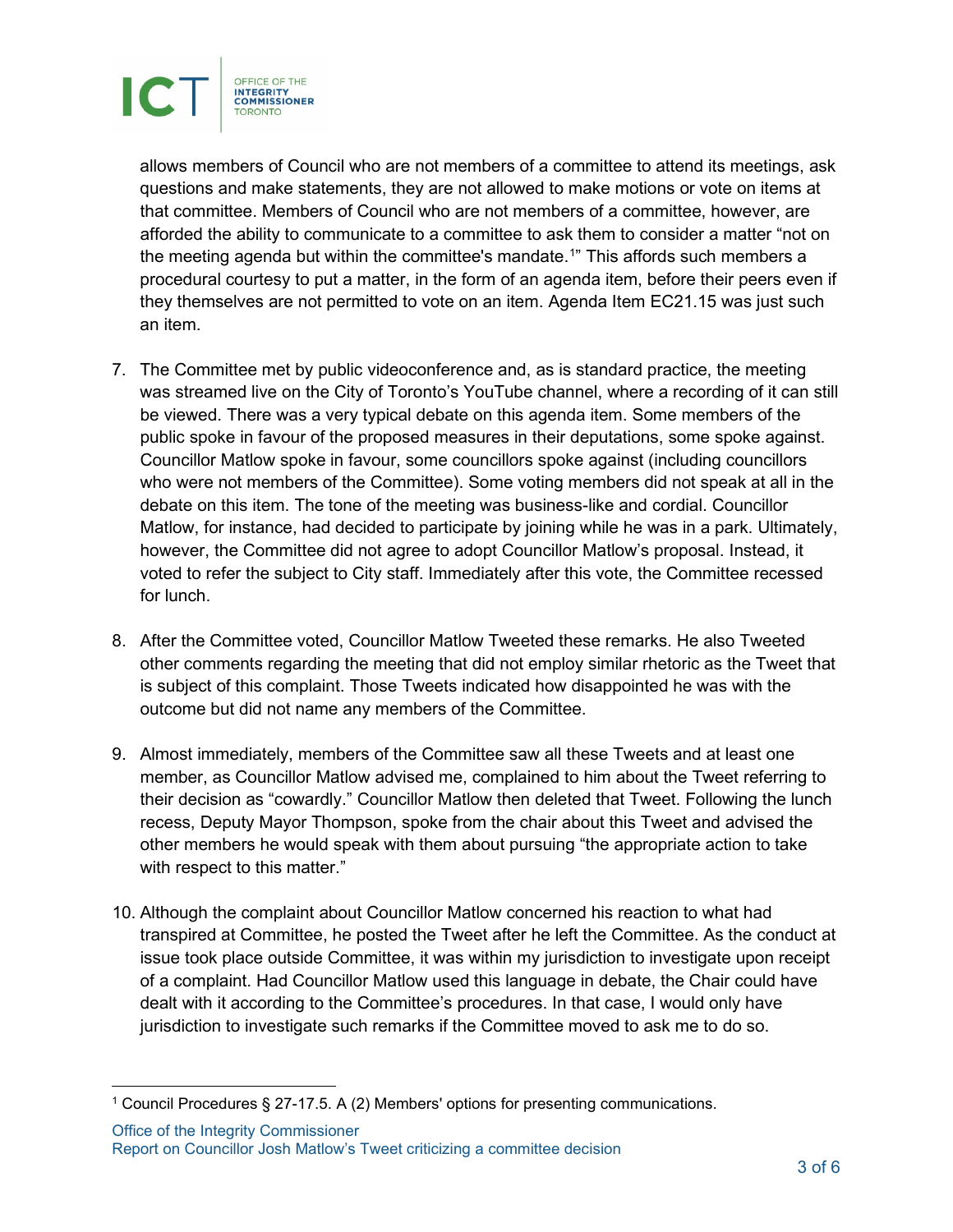

11. Although the Tweet was posted after Councillor Matlow left the Committee meeting, it was helpful for me to contact the voting members of the Committee who had been present because it was alleged Councillor Matlow's remarks were directed at them personally. The extent to which members took exception to these remarks varied. Some members told me they were offended by the Tweet and some chose not to respond to my inquiry at all. While the collective response from the Committee's members is not determinative of my findings, it was relevant for me to contact them as the Tweet at issue was critical of their decision.

### **Findings**

#### *Councillor Matlow's Actions*

- 12. The substance of policy debates and voting outcomes are not matters that can, or should be, reviewed under the Code of Conduct. My jurisdiction is limited to examining personal conduct of members of Council.
- 13. In the legislative process, motions are often amended, defeated or referred for further study by staff. Councillor Matlow posted this Tweet right after the Committee dealt with his proposal in a way that he disliked. Councillor Matlow's remarks were deliberate rather than inadvertent. He told me he deleted them within a few minutes of posting only because a colleague had expressed displeasure. He did not retract or apologize for these remarks. He said to me he stood by them, which seems contradictory given that he almost immediately deleted them.
- 14. Although Councillor Matlow quickly deleted this Tweet, it was immediately picked up by online media and remains "live" to this day. Metaphorically, deleting this Tweet could not "unring that bell" in the world of online content. Deleting a comment is not the same as retracting a statement. A retraction is a public acknowledgement that something needs to be withdrawn because it is inaccurate or hurtful. As a courtesy, a retraction is often then coupled with an apology.

#### *What is prohibited under Article XIV (Discreditable Conduct)?*

#### 15. Article XIV (Discreditable Conduct) states:

All members of Council have a duty to treat members of the public, one another, and staff appropriately and without abuse, bullying or intimidation, and to ensure that their work environment is free from discrimination and harassment. The Ontario *Human Rights Code* applies and if applicable, the City's *Human Rights and Anti-harassment Policy*, and *Hate Activity Policy*.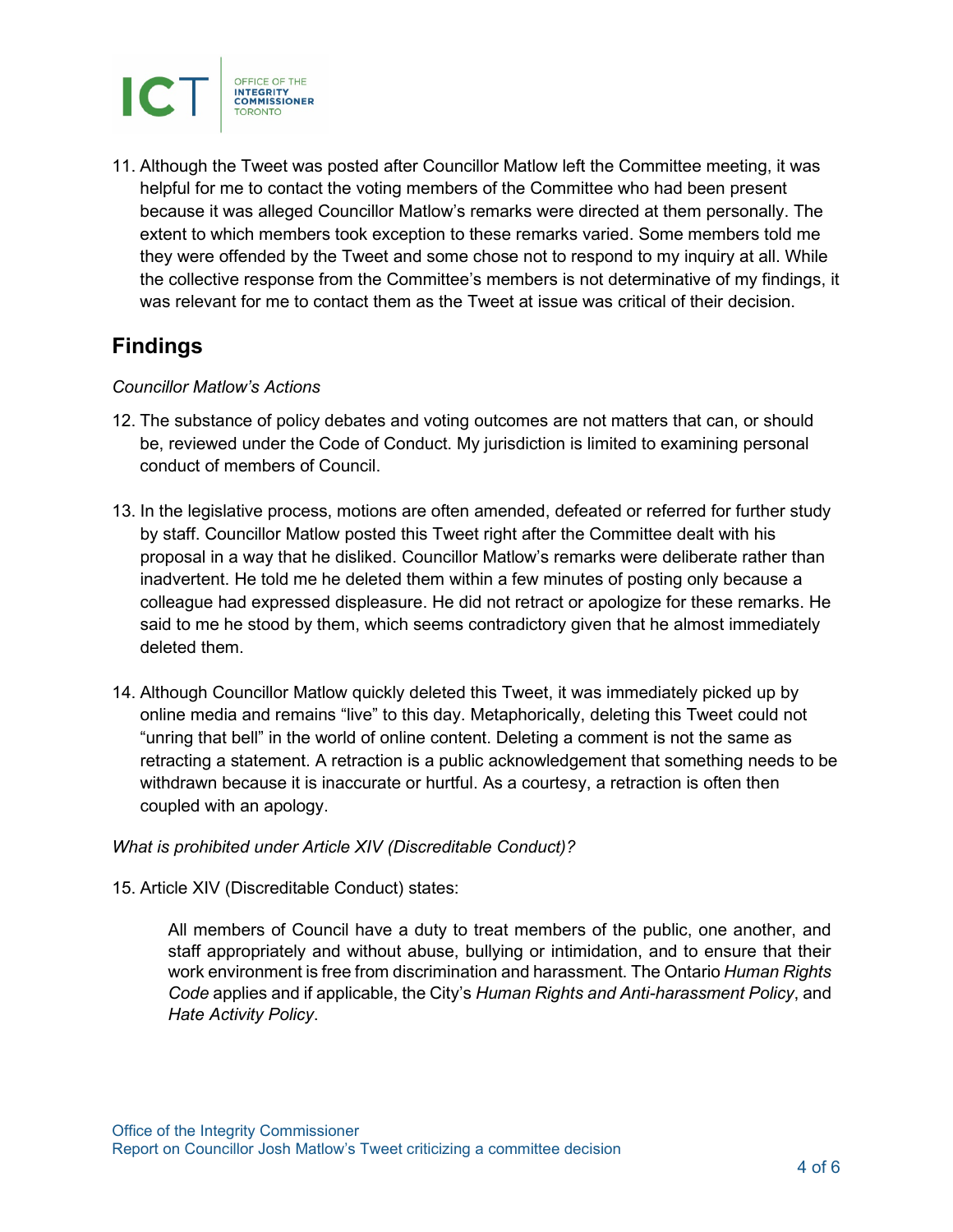

16. As former Integrity Commissioner Lorne Sossin noted in a report<sup>[2](#page-4-0)</sup> considering whether a councillor's remarks about another councillor were discreditable conduct:

<span id="page-4-1"></span>Councillors will of course from time to time disagree about positions and engage in political rhetoric in order to criticize the judgment of other Councillors. Councillors must be permitted sufficient leeway for public criticism in order for municipal democracy to thrive. There must also be, however, limits on the legitimate scope for public criticism. One such limit is imposed by Article XIV of the *Code*, and the duty on Councillors to treat one another "appropriately."

Discreditable conduct, however, includes not only deliberately lying, but also acting in a manner that treats other Councillors unfairly.

- 17. In that case, a member of Council filed a complaint about what another member said about him in a radio interview. He was accused of having a conflict of interest and having voted on a matter concerning it. However, the minutes of Council showed the member had not been present for the vote. Even if he had been, it was also established he would have had no conflict. Commissioner Sossin found this was discreditable conduct because the member did not have due regard for the direct personal consequences these statements would have. No penalty was recommended, though, because the comments were later retracted and an apology was made on the same radio program.
- <span id="page-4-3"></span>18. In another report<sup>[3](#page-4-2)</sup>, former Integrity Commissioner Janet Leiper considered a complaint about a member of Council made by a person running against her in an upcoming municipal election. In that matter, the member told a newspaper that her political opponent was a "criminal." The person had no criminal record and Commissioner Leiper found this sort of name-calling to be discreditable conduct. No penalty was recommended because an unqualified apology was made and accepted before the matter was considered by Council.
- 19. In those two cases, an individual was singled out and a factually incorrect statement was made about that individual.
- 20. In contrast, the remarks in this case do not single out any one person; they are aimed at the Committee, which is a collective entity. Objectively, the critical comment is directed at the collective judgement of the Committee rather than the character of individual Committee members. No one appears to have suffered an adverse personal consequence because of the Tweet. As such, I believe on the spectrum of political discourse, the Tweet was political rhetoric critical of a legislative outcome rather than an incorrect statement of a factual nature or a remark individually impugning someone's personal character. As such, Councillor

<span id="page-4-0"></span>[<sup>2</sup>](#page-4-1) Report on Code of Conduct Violation by Councillor Ford (February 13, 2009) <https://www.toronto.ca/legdocs/mmis/2009/cc/bgrd/backgroundfile-18977.pdf>

<span id="page-4-2"></span><sup>&</sup>lt;sup>[3](#page-4-3)</sup> Report on Violation of Code of Conduct for Members of Council: Councillor Maria Augimeri (August 1, 2014)<https://www.toronto.ca/legdocs/mmis/2014/cc/bgrd/backgroundfile-72911.pdf>